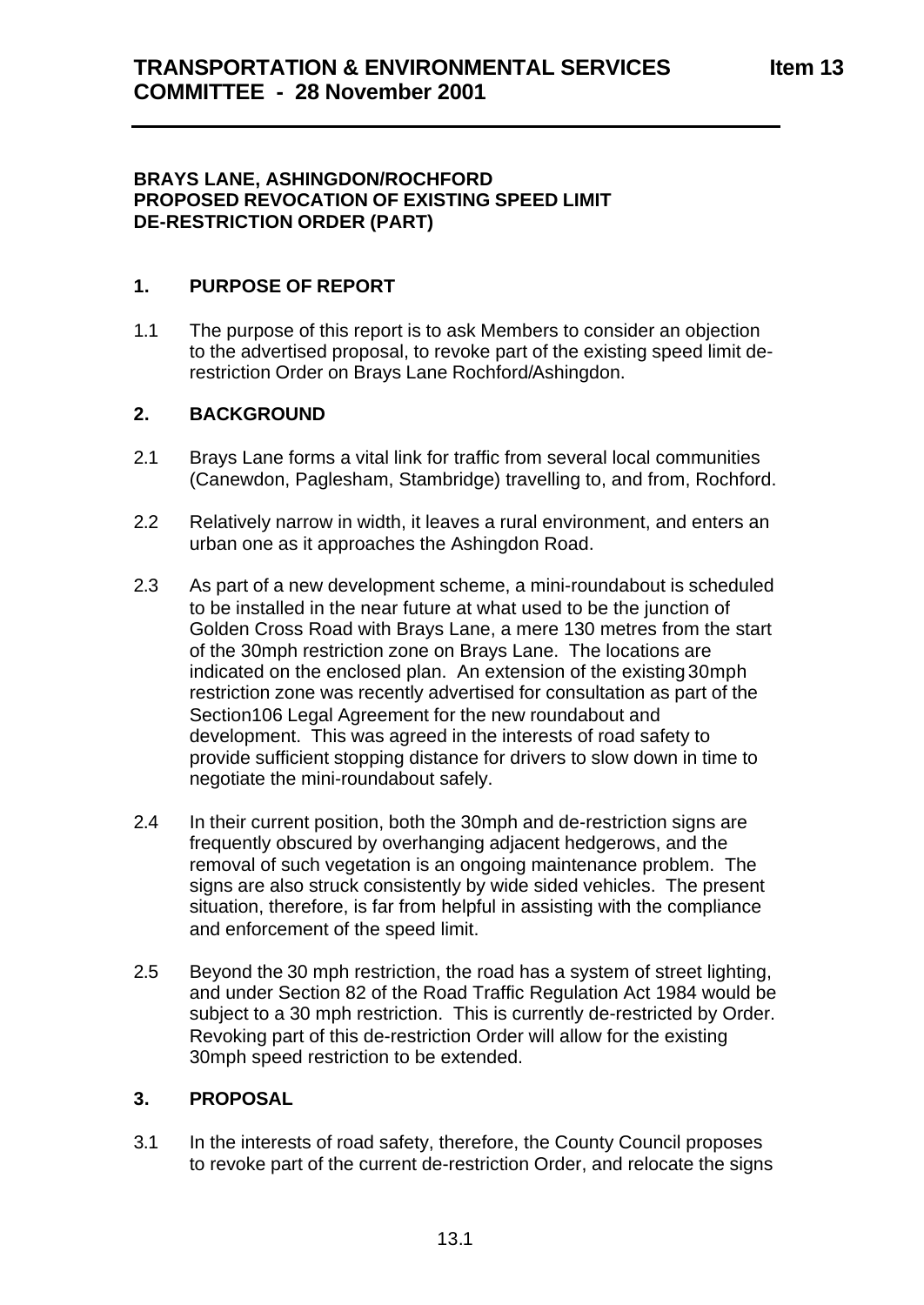to the nearest possible site where they will be clearly visible to motorists. The change would remain within the section of parish street lighting. Details of these changes are shown on the attached drawing TRA/11/2264.

### **4. POLICIES**

- 4.1 It is considered that the proposal which is being recommended in this report will assist in making Brays Lane a safer environment.
- 4.2 Following the informal and formal publication of the proposal, an objection was received from Essex Police, the details of which are listed below alongside the Area Manager's comments.

## **5. OBJECTIONS**

#### **Objector Grounds for Objection Area Manager's Comments**

Chief **Constable** Objects to proposal on grounds that it does not meet County Policy insofar as the location is rural in appearance being "a narrow two-way carriageway bordered by an extremely narrow grass verge and high hedgerow. There are no properties within the 120 metre section and only one Parish type street lamp fixed to a telegraph pole" – and that "the proposal originated following a maintenance issue whereby the 30 mph terminal sign was being struck by lorries". It is the responsibility of the Highway Authority to ensure the signs are visible at all times.

The Highway Authority is not in a position where it can remove large sections of hedgerow, and is therefore faced with the ongoing maintenance liability involved with keeping the speed limit signs clear of vegetation and visible to drivers, so that enforcement of the existing speed limit is possible. Moving the signs 120 metres eastwards would place them in a location free of vegetation. Also:

The construction of a miniroundabout at the junction of Brays Lane and Golden Cross Road, as part of a new housing development, is in close proximity to the start of the existing 30 mph restriction and would serve as a speed reducing feature as one enters the built up area.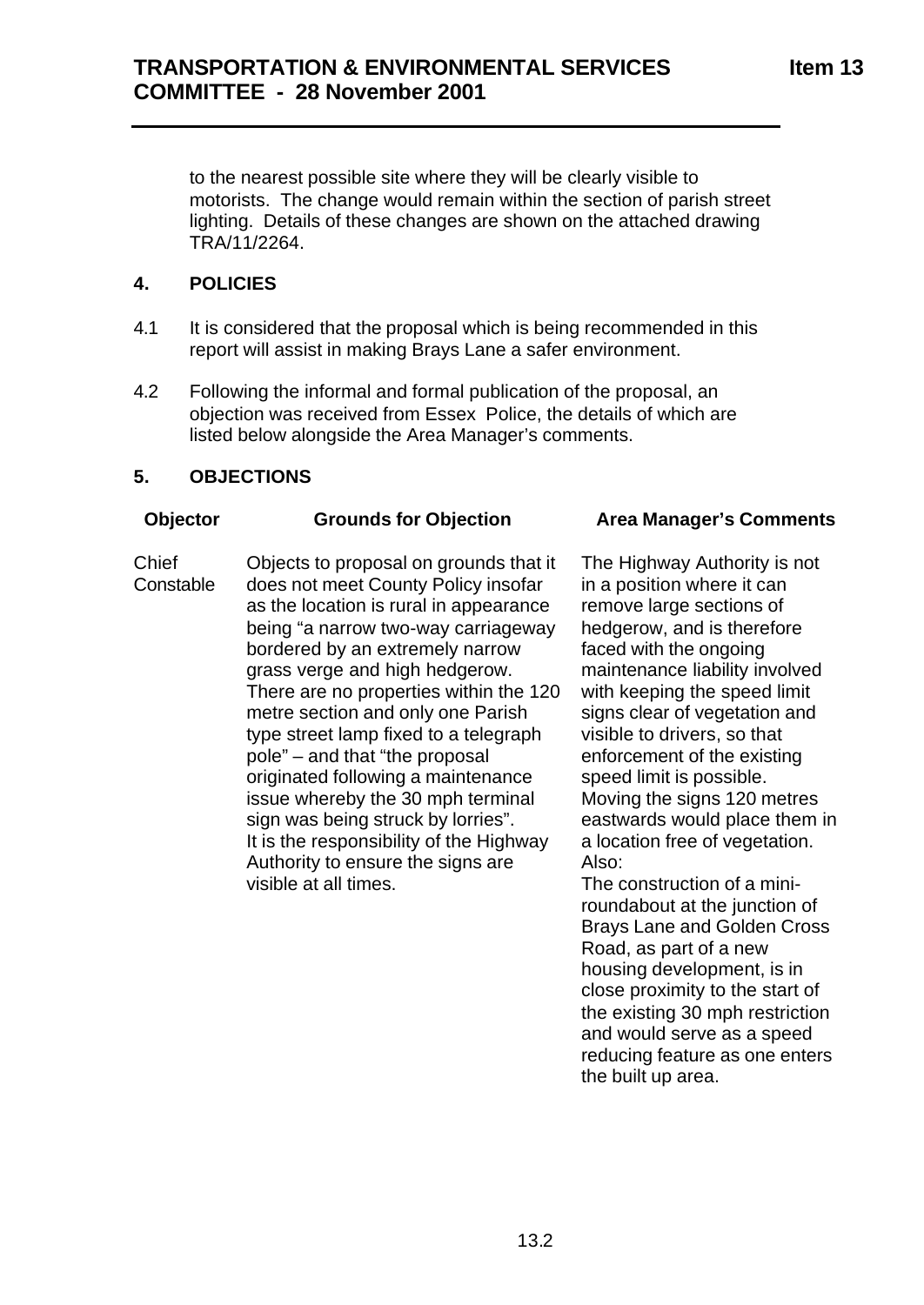#### **6. SUMMARY**

6.1 The above proposal is considered to be in the interests of road safety, even though the Police cannot support the scheme.

### **7. RECOMMENDATION**

It is proposed that the Committee **RECOMMENDS:-**

That, notwithstanding the objection received, the Traffic Regulation Order be made as recommended in accordance with the County Council's Standard Order Making Procedure.

N McCullagh

#### Area Manager, Transportation & Operational Services Essex County Council

#### **Background Papers:-**

All correspondence relating to the proposal are held by the Area Manager at the South Area Office, Rayleigh.

For further information please contact Peter Craig on 01268 771458.